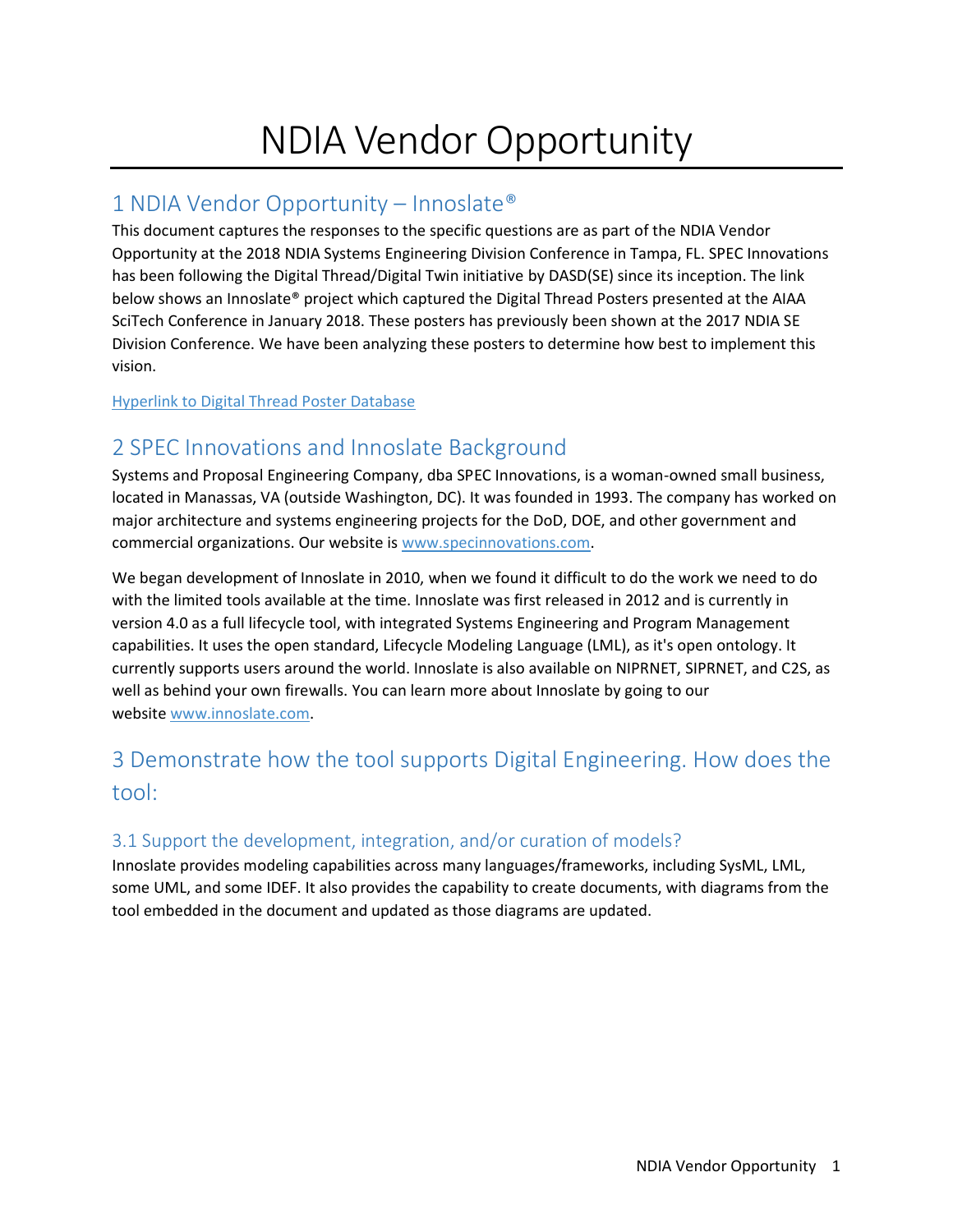

The modeling is done in one or many projects. Models between projects can be shared using the crossproject relationships available within the tool. Import/export of XML is also available.

Curation can be accomplished using Artifacts, Baselining documents, and export of models via XML (which can in turn be uploaded as Artifacts within the database). The information can be tagged using labels and searched for using the complex search capability.

# 3.2 Support the use of models to communicate, collaborate, and perform model-driven lifecycle activities?

Innoslate® provides a means to author models in one language, such as SysML, and then display the information in other forms (e.g., LML, IDEF, etc.). The use of a common ontology (LML) that has been mapped to other languages (SysML) and Frameworks (DoDAF/DM2, IDEF0), enables this capability. Thus information can be communicated in a form that any stakeholder can understand and assimilate.

Innoslate® was designed as a collaboration tool. All users of a project see the same database at the same time. Real-time indicators show who is looking at what information independent of their view of that information. If an item is changed, a refresh indicator will appear. A built-in Chat (private and group) capability is also available to enable communications between users.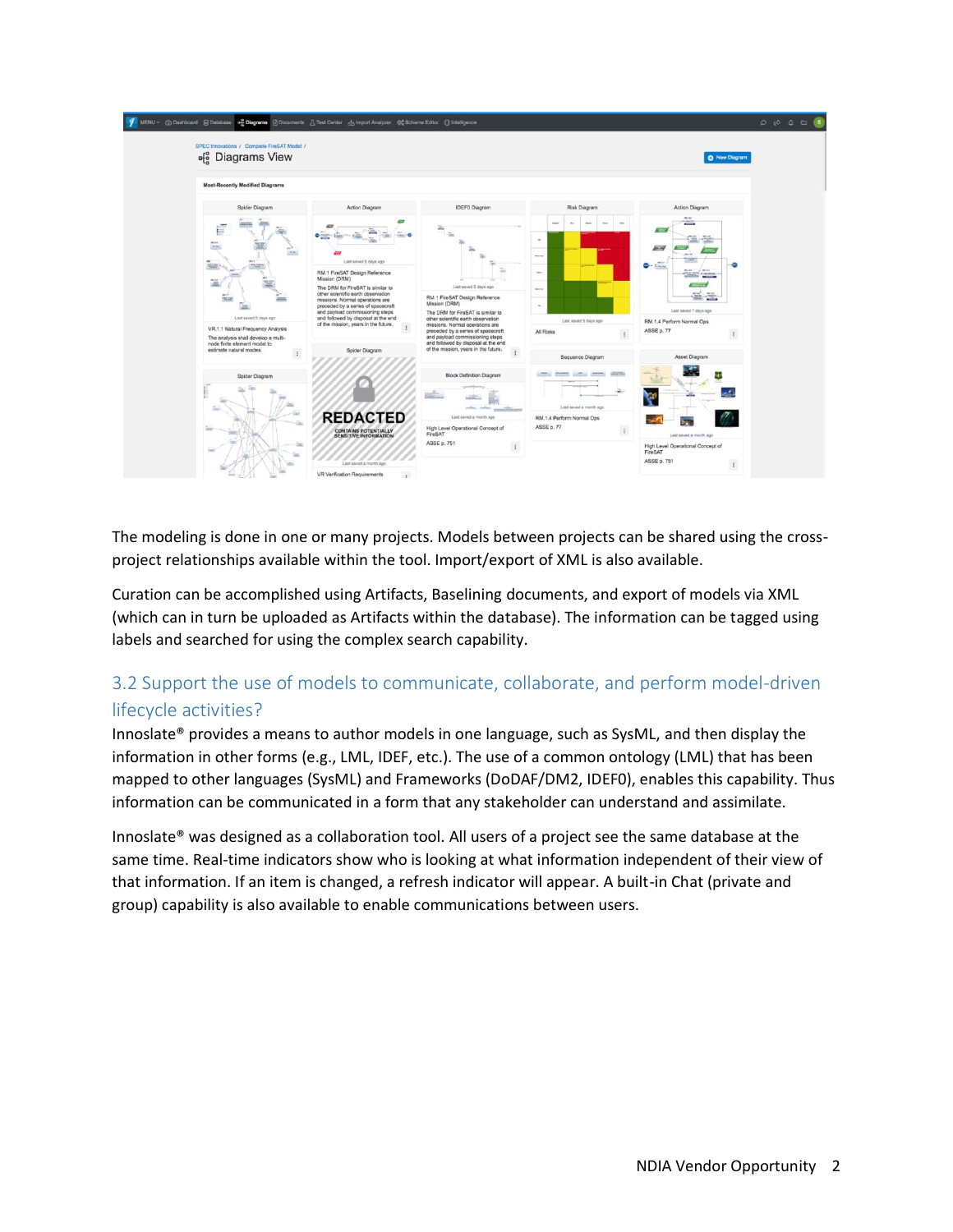

*Innoslate's real-time indicators and chat enable collaboration around the world* 

LML and Innoslate® support the entire lifecycle from concept development through disposal. It contains the capability to conduct program and test planning, CONOPS development, requirements analysis and management, modeling and simulation (discrete event and Monte Carlo), and verification through the Test Center. It also supports program management functions, such as Risk and Issue tracking, WBS development, capturing of decisions, and cost and schedule generation from business processes. Resource modeling and other constraints are also available via the tool. It has been used in every phase of the lifecycle.

#### 3.3 Implement the authoritative source of truth concept?

Since the tool generates the diagrams and other views of the information from the database, it acts as a single source of "truth." Since this database can be virtualized, it can grow as large as the hardware and SQL Server will allow. With cross project relationships and permissions, we can also compartment information as needed.

#### 3.4 Support the use of the authoritative source of truth to produce digital artifacts, support reviews, and inform decisions?

All artifacts (diagrams, reports, exports) come from the single database, thus all artifacts produced from the tool will represent the state of the information at their time of production.

Model-Based Reviews (MBRs) can be accomplished using the tool's commenting feature (available at the object level and accessible from any diagram or view). MBRs have been performed using the tool for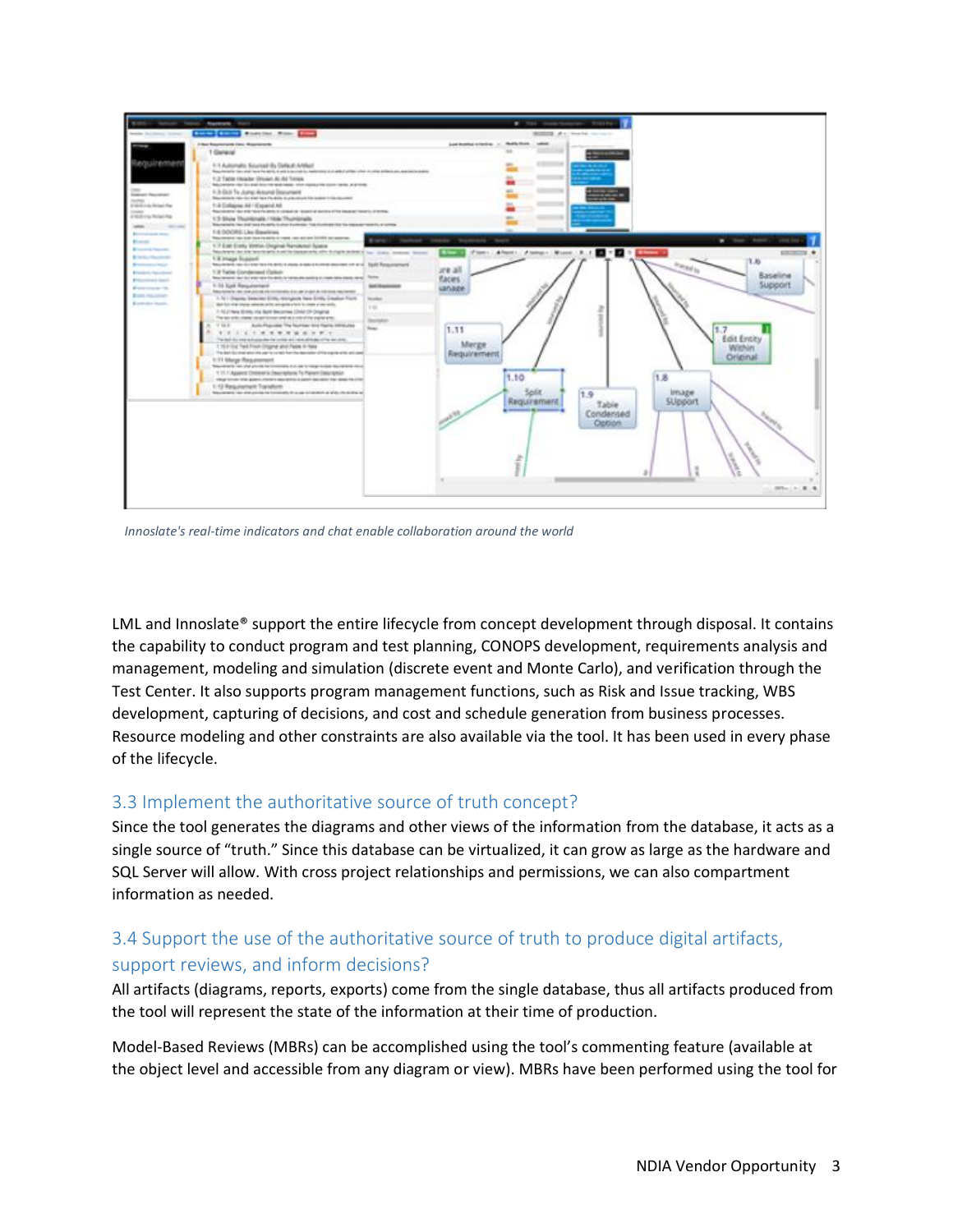all the NASA milestone reviews. This capability was demonstrated to the NDIA M&S Committee in February 2014.

A Decision entity class is available within the tool to facilitate the decision process, but all facets of the tool help inform decisions, particularly the Requirements Quality Checker and Intelligence Views, which use NLP technology to evaluate the quality of the modeling. The simulators also aid in verifying the processes.

# 3.5 Support the infusion of technological innovations to enable the end-to-end digital enterprise?

Innoslate® was designed for the application of new technologies and innovations for the digital enterprise. It was one of the first systems engineering tools to use cloud computing and a web frontend. Currently, Innoslate® has applied Natural Language Processing (NLP) technology to check the quality of requirements, identify modeling issues (Intelligence View), and assist in the traceability of entities (Traceability Assist and Suspect Assist). With the use of the JavaScript interface, the simulator can use API calls to other web services and bring that information into the simulation. Also the Java SDK and REST APIs enable greater integration of new technologies into Innoslate® by third parties.

#### 3.6 Advance human machine interactions?

Using a web interface, makes the human-machine interface easier and more intuitive, plus it takes advantage of built-in browser tools, such as spelling and grammar checking. The underlying language (LML) provides explicit decision points that can be allocated to either the human or the machine, thus making the modeling of these HAI processes more clear and complete. The Java SDK and REST APIs also offer third parties the capability to design and experiment with different user interfaces. We call this "Architecture to Operations," a paper which was presented at the 2017 NDIA conference.

# 3.7 Support the development, maturation, and/or use of digital engineering IT infrastructures?

Being cloud based and on all the major commercial cloud environments (Amazon AWS, Google AppEngine, and Microsoft Azure), as well as classified clouds, such as NSERC and C2S, enables Innoslate® to fit into the modern IT infrastructures that will have to be used for digital engineering. Innoslate® was also designed with scalability in mind. Digital engineering will require the capturing and management of Exobytes of data. Scalability will become critical to that environment.

# 3.8 Support the development, maturation, and/or use of digital engineering methodologies?

Innoslate® can support any methodology and be used to model processes and other aspects of those methodologies. Workflow can also be used to enforce processes.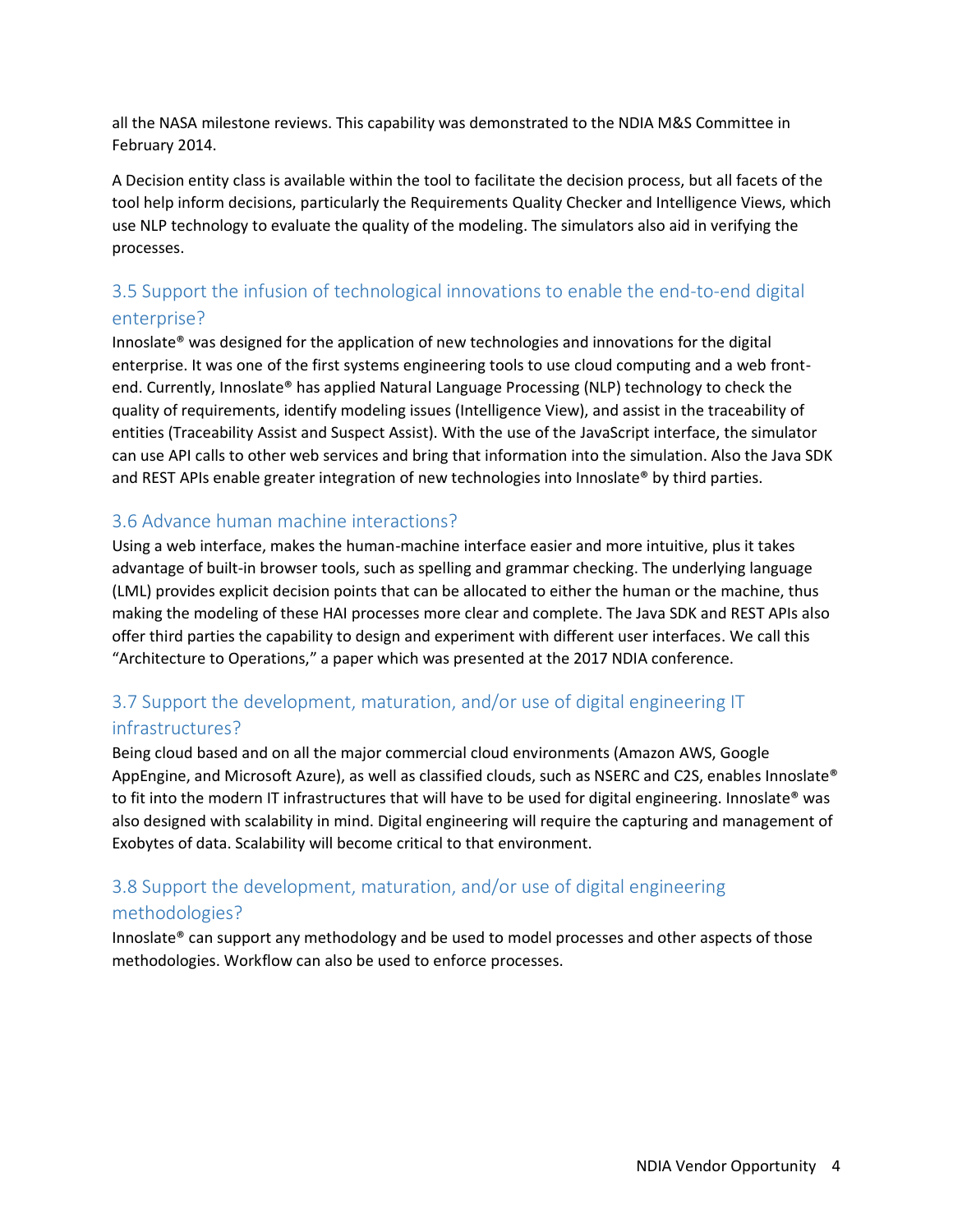| ① Dashboard 日 Database<br><sub>[1]</sub> Diagrams 日 Documents<br>MENU - |                            |                                          |                                       |        | $\circ$ $\circ$<br>$\Delta$    | R<br>$\Box$              |
|-------------------------------------------------------------------------|----------------------------|------------------------------------------|---------------------------------------|--------|--------------------------------|--------------------------|
| කිදී<br>Schema                                                          | Save                       | <b>4</b> Add Workflow Class              |                                       |        |                                |                          |
| Overview                                                                | Demo / FireSAT Sample      | <b>FireSAT Sample Workflow</b>           |                                       |        |                                |                          |
| Labels                                                                  |                            |                                          |                                       |        |                                |                          |
| <b>Classes</b>                                                          | $lssue$ $\times$           | Requirement X                            |                                       |        |                                |                          |
| <b>Relations</b>                                                        | <b>Initial Status</b>      |                                          |                                       |        | <b>Add Transition</b>          | $\overline{\phantom{a}}$ |
| <b>Workflow</b>                                                         |                            |                                          |                                       |        |                                |                          |
|                                                                         | Transition<br><b>State</b> | Permissions                              | Notifications                         | Locked | Transition<br>Name             |                          |
|                                                                         | Open<br>(Default)          | richardroe X<br>$\overline{\phantom{a}}$ | johndoe X<br>$\overline{\phantom{a}}$ | Ø      | Initial                        | $\times$                 |
|                                                                         | Closed                     | Select user/team ( -                     | Select user/team $\rightarrow$        | $\Box$ | Initial to<br>Closed           | X                        |
|                                                                         | In Review                  | Select user/team ( -                     | Select user/team                      | $\Box$ | Initial to In<br><b>Review</b> | ×                        |

 *Innoslate's workflow capability can be applied to any enumerated attribute of any class* 

#### 3.9 Capture and share best practices within the tool?

Innoslate® currently uses best practices identified by work done though the Naval Postgraduate School and Stevens Institute of Technology as the basis for the heuristics used in Intelligence View. Additional best practices can be captured as a document in Documents View for sharing with other projects in the organization.

| $\equiv$ MENU - | Copy of: Demo Project -<br>$\alpha$<br>Dashboard<br>Database<br>Diagrams<br>Requirements<br>Share                                                                             | Steven Dam -                               |
|-----------------|-------------------------------------------------------------------------------------------------------------------------------------------------------------------------------|--------------------------------------------|
|                 | Intelligence Analysis for Copy of: Demo Projec<br><b>C Run Analysis</b><br>Last updated a few seconds ago - Friday, April 7th 2017, 12:38:26 pm                               | $\blacktriangleright$ Settings             |
|                 | Global Analysis                                                                                                                                                               |                                            |
|                 | intity names or descriptions that contain ambiguous words                                                                                                                     |                                            |
|                 | O.7 People living near forests ([near] in name, [can] in description) - The people who's safety and property can be ruined by forest fires                                    | ⊙ Fix <i>&lt;&gt;</i> Ignore               |
|                 | Operations & Support ([support] in name)                                                                                                                                      | ⊙ Fix <i><br< i=""> // Ignore</br<></i>    |
|                 | New Initial State ([new] in name)                                                                                                                                             | ⊙ Fix < Ignore                             |
|                 | New Risk ([new] in name)                                                                                                                                                      | ⊙ Fix <i><br< i=""> /anore</br<></i>       |
|                 | FS.1 Launch Element ([proper] in description) - The launch element delivers the spacecraft to the proper orbit.                                                               | ⊙ Fix <b><i>n</i></b> Ignore               |
|                 | RM.1.7 Perform normal or contingency ops ([normal] in name)                                                                                                                   | ⊙ Fix <i>&lt;&gt;</i> Ignore               |
|                 | RM.1.9.9.3.5 Water Low? ([low] in name)                                                                                                                                       | ⊙ Fix <i>&lt;&gt;</i> Ignore               |
|                 | FS.1.1 Launch Vehicle ([roughly] in description) - Characteristic roughly base on ASSE p. 761                                                                                 | ⊙ Fix <i><br< i=""> /anore</br<></i>       |
|                 | RM.1.3 Perform spacecraft commissioning operations (inormal) in description) - This step describes the processes for preparing the spacecraft for norma @ Fix $\phi$ Ignore   |                                            |
|                 | New Block ([new] in name)                                                                                                                                                     | ⊙ Fix < Ignore                             |
|                 | UC.1.3 Dispatch Air Support ([support] in name)                                                                                                                               | ⊙ Fix <i><br< i=""> /anore</br<></i>       |
|                 | FS.3.1.2.4 Payload Data Handling ([handling] in name)                                                                                                                         | ⊙ Fix <i><br< i=""> /&gt; lgnore</br<></i> |
|                 | O.1 Congress (imay) in description) - The US Congress may provide the bulk of the funding for the project. Even if they do not pay for the actual develop ⊙ Fix $\Phi$ Ignore |                                            |
|                 | O.8 State Governments ([significant, them] in description) -                                                                                                                  | ⊙ Fix <i><br< i=""> /s/ignore</br<></i>    |
|                 | <b>USFS Actions</b> ([all] in description) - Context for all USFS Actions                                                                                                     | ⊙ Fix <i>&lt;&gt;</i> Ignore               |

 *Intelligence View enforces best practices in digital engineering modeling*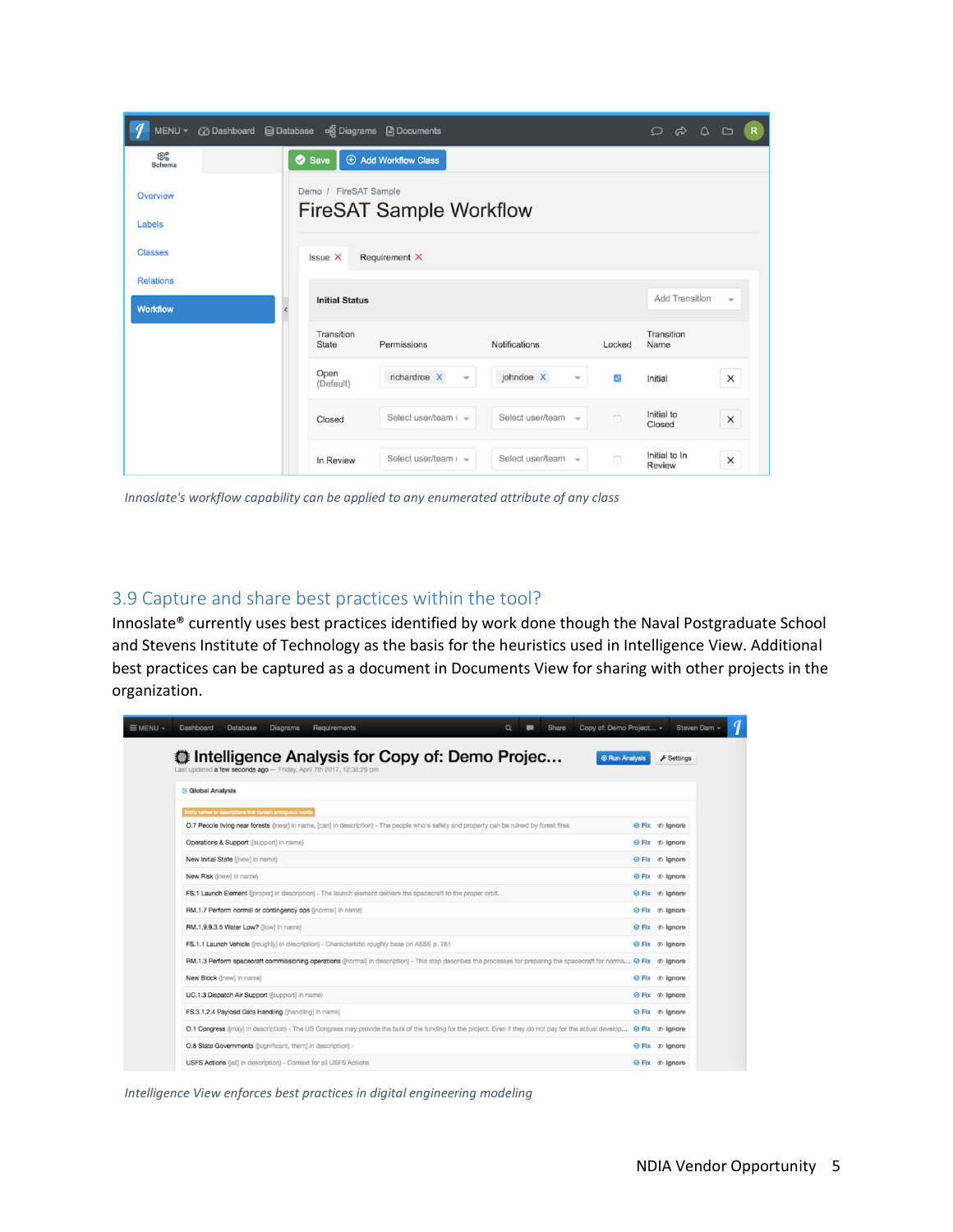#### 3.10 Support accountability to measure and facilitate improvement of tangible results?

Since Innoslate® automatically captures all change information, these History files can be mined to identify ways to improve the digital engineering practices. The Activity Feed on the dashboard also allows managers to see who is change what. Workflow provides a means to control the changes in status of requirements, issues, and any other entity class in the tool.

| Provide Notification Within 1 hour's History |                                                 | $\boldsymbol{\times}$ |
|----------------------------------------------|-------------------------------------------------|-----------------------|
| (t) stevendam updated 2 days ago             |                                                 | <b>D</b> Revert       |
| <b>Name</b>                                  | Provide Notification Within 301 Minhoutesr      |                       |
| ① stevendam updated 2 days ago               |                                                 | <b>D</b> Revert       |
| <b>Name</b>                                  | Provide Notification Within 430 HeMinurtes      |                       |
| (t) elizstein updated 3 days ago             |                                                 | <sup>5</sup> Revert   |
| traced to (added)                            | OR.1 Space vehicle first-mode natural frequency |                       |
| ① stevendam updated 5 months ago             |                                                 | <b>D</b> Revert       |
| traced to (added)                            | <b>SRD.4 Timeliness</b>                         |                       |
| ① stevendam updated 5 months ago             |                                                 | <b>D</b> Revert       |
| <b>Branches</b>                              | Changed                                         |                       |

 *Innoslate tracks the change history of every entity* 

# 4 Demonstrate how the tool supports MOSA. How does the tool:

#### 4.1 Visualize modularity of the system?

Figure 1. shows a SysML Internal Block Diagram (IBD) for the the Innoslate modular architecture. Plugins are viewpoints of the Innoslate database. Plugin features include:

- Not a standalone application (requires Innoslate Core)
- All authentication is through Innoslate Core with the options for:
	- Single-Sign-On CAC (Default)
	- Native Email/Password (Optional)
	- LDAP (Optional)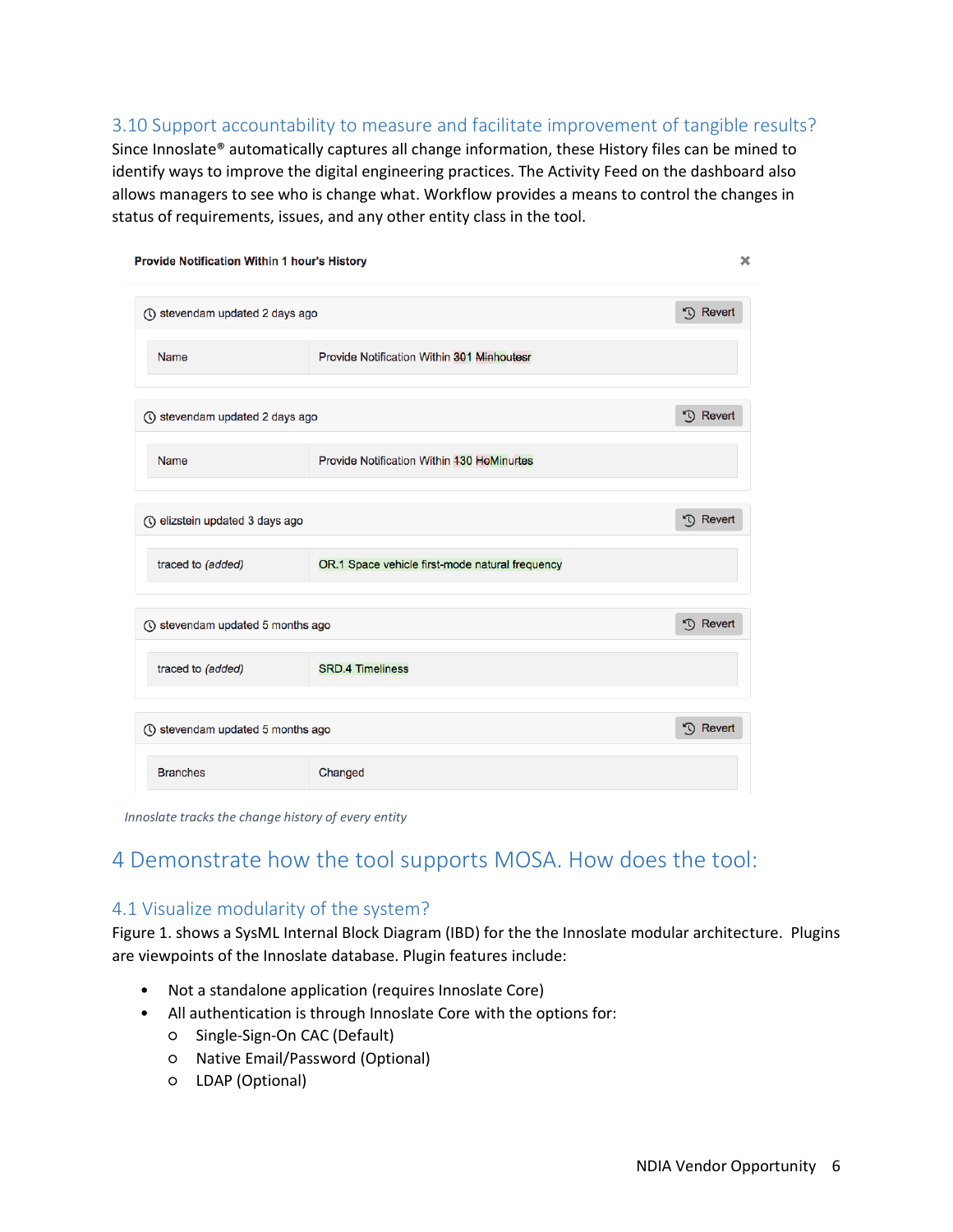- All data is stored in the U.S. Government or commercial managed MSSQL database using Innoslate Core
- Innoslate REST API facilitates plugin data exchange



 *Figure 1. Innoslate Modularity* 

# 4.2 Identify and visualize system components and interfaces (i.e., software, hardware, electrical, mechanical)?

Innoslate® provides many different diagrams to visualize the systems components and interfaces, including the Asset Diagram (LML), Internal Block Diagram (SysML), and N2 Chart. All these diagrams use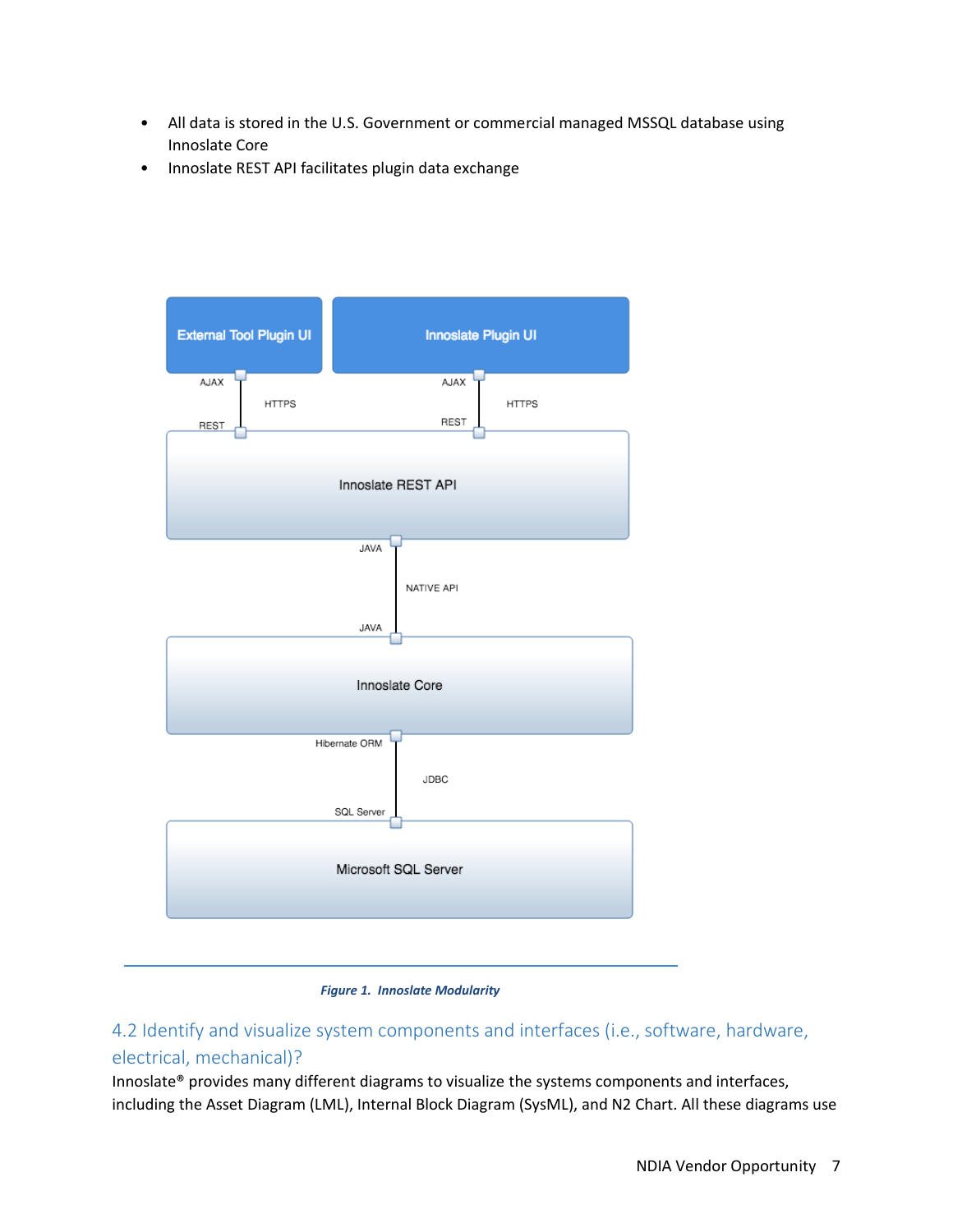the same ontological elements: Assets for the components and Conduits for the interfaces. Data flows (Input/Output entities) can be allocated to the Conduits. These data flows have "size" (which can be a distribution) and the Conduits have "capacity" and "latency" attributes as well. These attributes are used in the simulators to constrain the functional model, thus affecting the overall system performance.



 *Innoslate's unique Physical I/O Diagram shows Assets, Conduits, and I/Os in one chart* 

In addition, Innoslate® provides a CAD Viewer to view .stl or .obj files, which are standard output formats from CAD tools. If the ,obj file is used, the objects in the file can be translated into Innoslate Asset entities and linked back to the drawing.

#### 4.3 Visualize modularity at different levels in the system (i.e., theater level, mission scenarios, sequence/behavior views, system model view, requirements view)?

The underlying language (LML) provides an ontology where all classes of information are decomposable. This capability enables the modeling to be performed at any and all levels necessary. Innoslate® also supports cross-project relationships, so that each level can be modeled separately, if desired, and then shared with other models. This modularity will become critical when concerned with the sharing of proprietary information. Users who do not have permission to see information from a particular project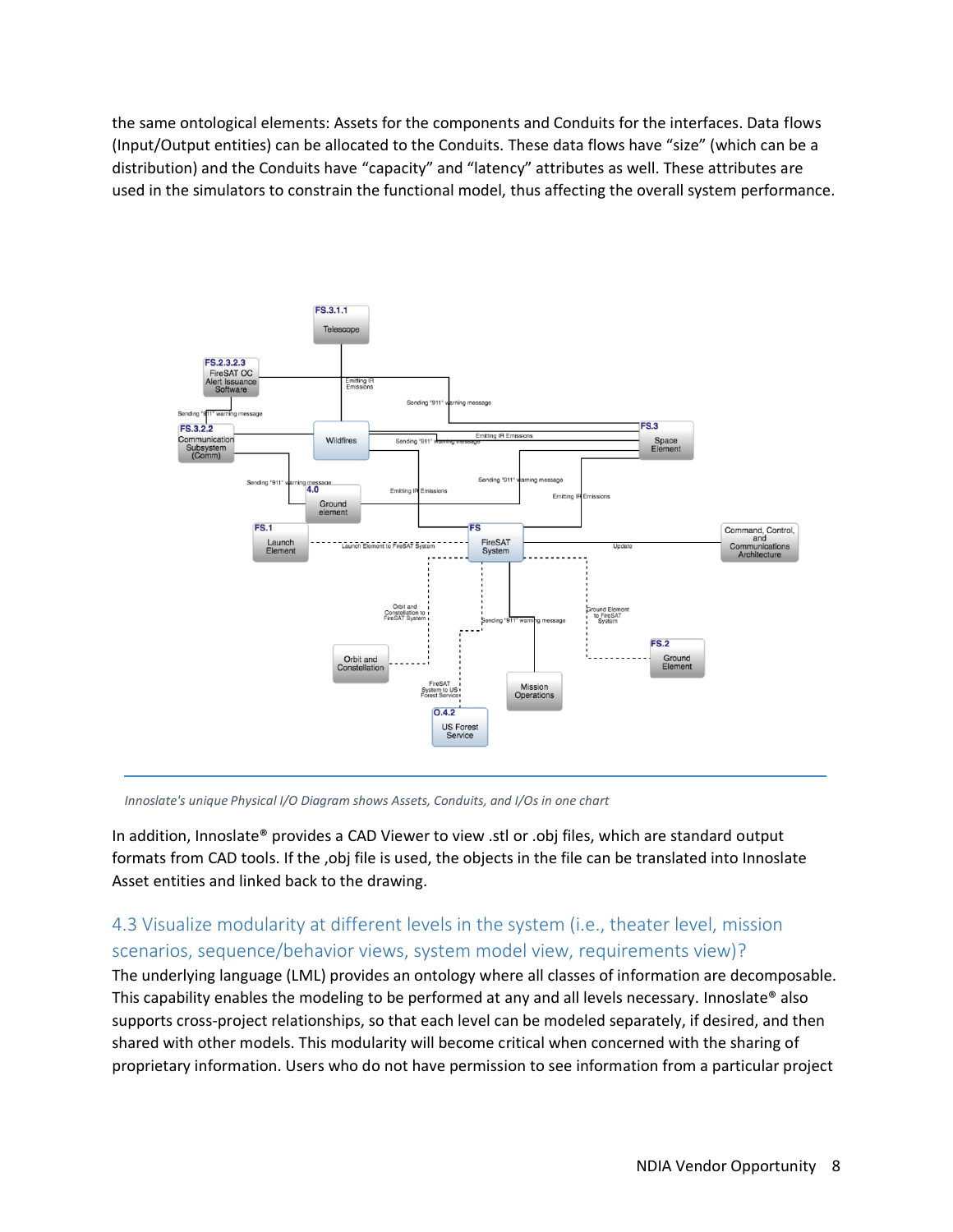will not see that information if it is included in another project using the cross-project relationships. A redaction bar shows up in its place.



 *Innoslate permissions and cross project relationships enable using information from other projects while protecting that information* 

#### 4.4 Visualize the impacts of interfaces with other systems?

This visualization occurs with any of the physical diagrams. Again, if cross-project relationships are used, you can see those specific interfaces. Another visualization tool is the Spider Diagram. Since Innoslate® uses relationships to capture the interfaces, the Spider Diagram shows those related elements as well.

#### 4.5 Determine interoperability?

Since interoperability requires interfaces at many levels, Innoslate® provides the means to identify those interfaces at every level. The fact that all the drawings are generated from the data will allow the analyst to see how the information connects. Further research in this area is also feasible and may be yet another place where graph theory and NLP technologies can be used to provide more automated heuristics.

#### 4.6 Capture linkages between hardware and software?

Innoslate® provides the means to identify any interfaces between hardware and software as well. They are both (along with people) considered "Assets" in the ontology. Assets can have Conduits or Logical Connections between each other. So, if the modeler does not want to use the Conduit, they could use the Logical connection for this purpose. And, of course, other relationships can be provided using the Schema Editor.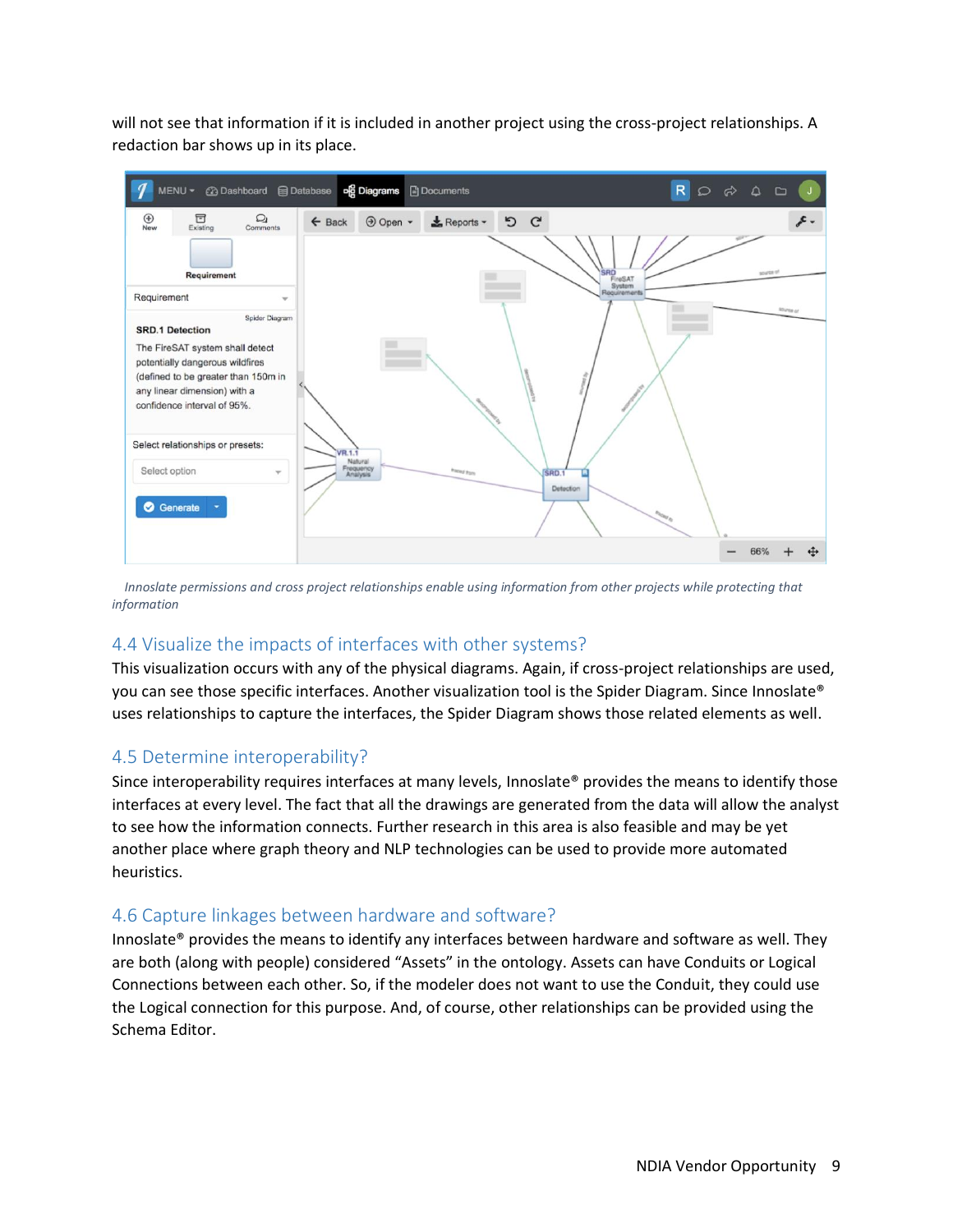#### 4.7 Provide application programming interfaces (APIs/plug-ins) to use custom applications?

Innoslate® comes with a complete set of APIs, including Java, REST, and for Enterprise users, JavaScript. These APIs are used by Innoslate® developers as well, so they are rarely deprecated. We have developed completely new user interfaces for Innoslate® to mimic legacy tools using these APIs.

#### 4.8 Enable transfer of data from one model construct to another?

The APIs provide a means to "put" or "get" information and can provide this function. Other data transfer mechanisms of models include the XML and XMI importers, along with Word, CSV, and Plain Text import capabilities.

#### 4.9 Capture standards information for system interfaces and components?

Standards can be captured as Artifacts and decomposed into Statements and Requirements. Those standards can then be easily related to any other information in the database, including interfaces (Conduits) and components (Assets).

#### 4.10 Test for standards compliance?

Innoslate® provides the Traceability Assistant as part of the Traceability Matrix. This matrix and assistant can be used with the standards trace to interfaces and components to help identify that the standards are being met.

In addition, when rules are available, Innoslate diagrams, such as the IDEF0, and has tools to indicate when errors occur.

| <b>Warning!</b>                                                   |
|-------------------------------------------------------------------|
| • Diagram must have between three(3) and six(6) Actions on it.    |
| • Action Launch Payload to Orbit must have one Control.           |
| • Action Continue Operations? must have one Control.              |
| • Action Continue Operations? must have one Output.               |
| • Action Perform normal or contingency ops must have one Control. |
| • Action Perform normal or contingency ops must have one Output.  |
| • Action Perform Normal Ops must have one Control.                |
| • Action Perform Normal Ops must have one Output.                 |
| Action Perform Contingency Ops must have one Control.<br>٠        |
| • Action Perform Contingency Ops must have one Output.            |
| • Action Transmit Update must have one Control.                   |
| • Action Disposal must have one Control.                          |
| • Action Disposal must have one Output.                           |

 *Innoslate rule checking aids the modeler in meeting requirements*